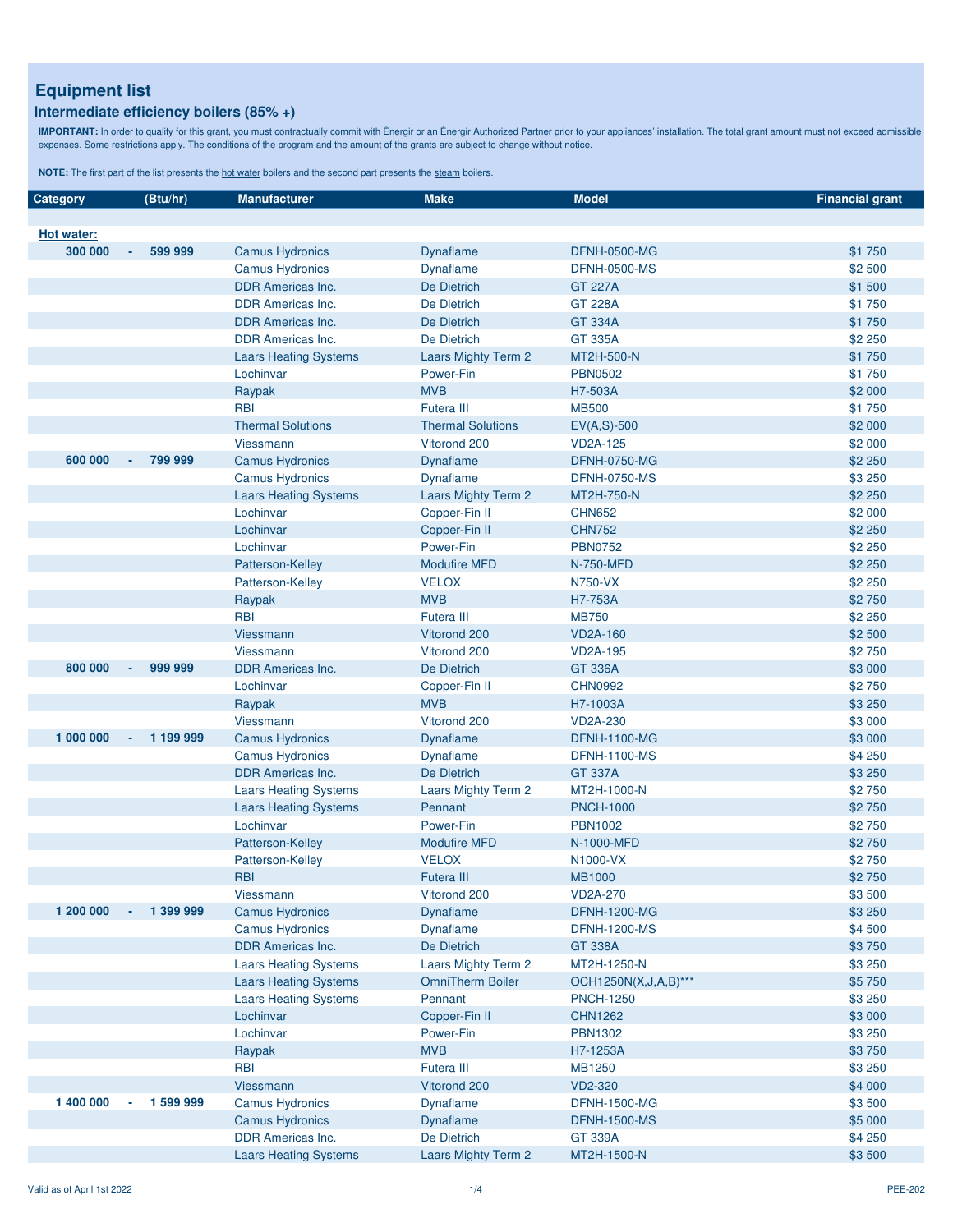### **Intermediate efficiency boilers (85% +)**

IMPORTANT: In order to qualify for this grant, you must contractually commit with Energir or an Energir Authorized Partner prior to your appliances' installation. The total grant amount must not exceed admissible<br>expenses.

| Category  | (Btu/hr)            | <b>Manufacturer</b>          | <b>Make</b>              | <b>Model</b>            | <b>Financial grant</b> |
|-----------|---------------------|------------------------------|--------------------------|-------------------------|------------------------|
|           |                     | <b>Laars Heating Systems</b> | <b>OmniTherm Boiler</b>  | OCH1500N(X,J,A,B)***    | \$6 000                |
|           |                     | <b>Laars Heating Systems</b> | Pennant                  | <b>PNCH-1500</b>        | \$3 500                |
|           |                     | Lochinvar                    | Copper-Fin II            | <b>CHN1442</b>          | \$3 500                |
|           |                     | Lochinvar                    | Power-Fin                | PBN1501-M9              | \$3 500                |
|           |                     | Patterson-Kelley             | <b>Modufire MFD</b>      | N-1500-MFD              | \$3 500                |
|           |                     | Patterson-Kelley             | <b>VELOX</b>             | N1500-VX                | \$3 500                |
|           |                     | Raypak                       | <b>MVB</b>               | H7-1503A                | \$4 250                |
|           |                     | <b>RBI</b>                   | <b>Futera III</b>        | <b>MB1500</b>           | \$3 500                |
|           |                     | Viessmann                    | Vitorond 200             | <b>VD2-380</b>          | \$4 500                |
| 1 600 000 | $-1799999$          | <b>Camus Hydronics</b>       | <b>Dynaflame</b>         | <b>DFNH-1750-MG</b>     | \$4 000                |
|           |                     | <b>Camus Hydronics</b>       | <b>Dynaflame</b>         | <b>DFNH-1750-MS</b>     | \$5750                 |
|           |                     | <b>DDR Americas Inc.</b>     | De Dietrich              | GT 430A-8               | \$4 750                |
|           |                     | <b>Laars Heating Systems</b> | Laars Mighty Term 2      | MT2H-1750-N             | \$4 000                |
|           |                     | <b>Laars Heating Systems</b> | <b>OmniTherm Boiler</b>  | OCH1750N(X, J, A, B)*** | \$6750                 |
|           |                     | <b>Laars Heating Systems</b> | Pennant                  | <b>PNCH-1750</b>        | \$4 000                |
|           |                     | Lochinvar                    | Power-Fin                | <b>PBN1701-M9</b>       | \$3750                 |
|           |                     | Patterson-Kelley             | <b>VELOX</b>             | N1700-VX                | \$3750                 |
|           |                     | Raypak                       | <b>MVB</b>               | H7-1753A                | \$4 500                |
|           |                     | <b>RBI</b>                   | <b>Futera III</b>        | <b>MB1750</b>           | \$4 000                |
|           |                     | <b>Viessmann</b>             | Vitorond 200             | <b>VD2-440</b>          | \$5 000                |
| 1800000   | 1999999             | <b>DDR Americas Inc.</b>     | De Dietrich              | GT 430A-9               | \$5 250                |
|           |                     | Lochinvar                    | Copper-Fin II            | <b>CHN1802</b>          | \$4 000                |
|           |                     | Raypak                       | <b>MVB</b>               | H7-2003A                | \$5 000                |
| 2 000 000 | 2 499 999<br>$\sim$ | <b>Camus Hydronics</b>       | <b>Dynaflame</b>         | <b>DFNH-2000-MG</b>     | \$4 500                |
|           |                     | <b>Camus Hydronics</b>       | <b>Dynaflame</b>         | <b>DFNH-2000-MS</b>     | \$6 250                |
|           |                     | <b>DDR Americas Inc.</b>     | <b>De Dietrich</b>       | GT 430A-10              | \$5750                 |
|           |                     | <b>Laars Heating Systems</b> | Laars Mighty Term 2      | MT2H-2000-N             | \$4 250                |
|           |                     | <b>Laars Heating Systems</b> | <b>OmniTherm Boiler</b>  | OCH2000N(X, J, A, B)*** | \$7750                 |
|           |                     | <b>Laars Heating Systems</b> | Pennant                  | <b>PNCH-2000</b>        | \$4 250                |
|           |                     | Lochinvar                    | Copper-Fin II            | <b>CHN2072</b>          | \$4 250                |
|           |                     | Lochinvar                    | Power-Fin                | PBN2001-M9              | \$4 250                |
|           |                     | Patterson-Kelley             | <b>Modufire MFD</b>      | N-2000-MFD              | \$4 250                |
|           |                     | Patterson-Kelley             | <b>VELOX</b>             | N2000-VX                | \$4 250                |
|           |                     | <b>RBI</b>                   | <b>Futera III</b>        | <b>MB2000</b>           | \$4 250                |
|           |                     | <b>Thermal Solutions</b>     | Evolution                | EV(A,S)-2000S           | \$5 250                |
|           |                     | Viessmann                    | Vitorond 200             | <b>VD2-500</b>          | \$5 250                |
|           |                     | Viessmann                    | Vitorond 200             | VD2-560                 | \$5750                 |
| 2 500 000 | 2 999 999           | <b>Camus Hydronics</b>       | <b>Dynaflame</b>         | <b>DFNH-2500-MG</b>     | \$5 000                |
|           |                     | <b>Camus Hydronics</b>       | <b>Dynaflame</b>         | <b>DFNH-2500-MS</b>     | \$7 000                |
|           |                     | <b>DDR Americas Inc.</b>     | De Dietrich              | GT 430A-11              | \$6 250                |
|           |                     | <b>DDR Americas Inc.</b>     | <b>De Dietrich</b>       | GT 430A-12              | \$6 500                |
|           |                     | <b>Laars Heating Systems</b> | <b>OmniTherm Boiler</b>  | OCH2500N(X, J, A, B)*** | \$9 000                |
|           |                     | Lochinvar                    | Power-Fin                | <b>PBN2500</b>          | \$6 500                |
|           |                     | Raypak                       | <b>MVB</b>               | H7-2503                 | \$5 000                |
|           |                     | <b>RBI</b>                   | <b>Futera XLF</b>        | <b>MB2500</b>           | \$5 500                |
|           |                     | <b>Thermal Solutions</b>     | <b>Thermal Solutions</b> | $EV(A, S) - 2500$       | \$6 250                |
|           |                     | Viessmann                    | Vitorond 200             | VD2-630                 | \$6 250                |
|           |                     | Viessmann                    | Vitorond 200             | <b>VD2-700</b>          | \$6750                 |
| 3 000 000 | 3 499 999           | <b>Camus Hydronics</b>       | <b>Dynaflame</b>         | <b>DFNH-3000-MG</b>     | \$5750                 |
|           |                     | <b>Camus Hydronics</b>       | Dynaflame                | <b>DFNH-3000-MS</b>     | \$8 000                |
|           |                     | <b>DDR Americas Inc.</b>     | De Dietrich              | GT 430A-13              | \$7 000                |
|           |                     | <b>DDR Americas Inc.</b>     | De Dietrich              | GT 430A-14              | \$7 250                |
|           |                     | <b>Laars Heating Systems</b> | <b>OmniTherm Boiler</b>  | OCH3000N(X,J,A,B)***    | \$8750                 |
|           |                     | Lochinvar                    | Power-Fin                | <b>PBN3000</b>          | \$7 250                |
|           |                     | Raypak                       | <b>MVB</b>               | H7-3003                 | \$5 500                |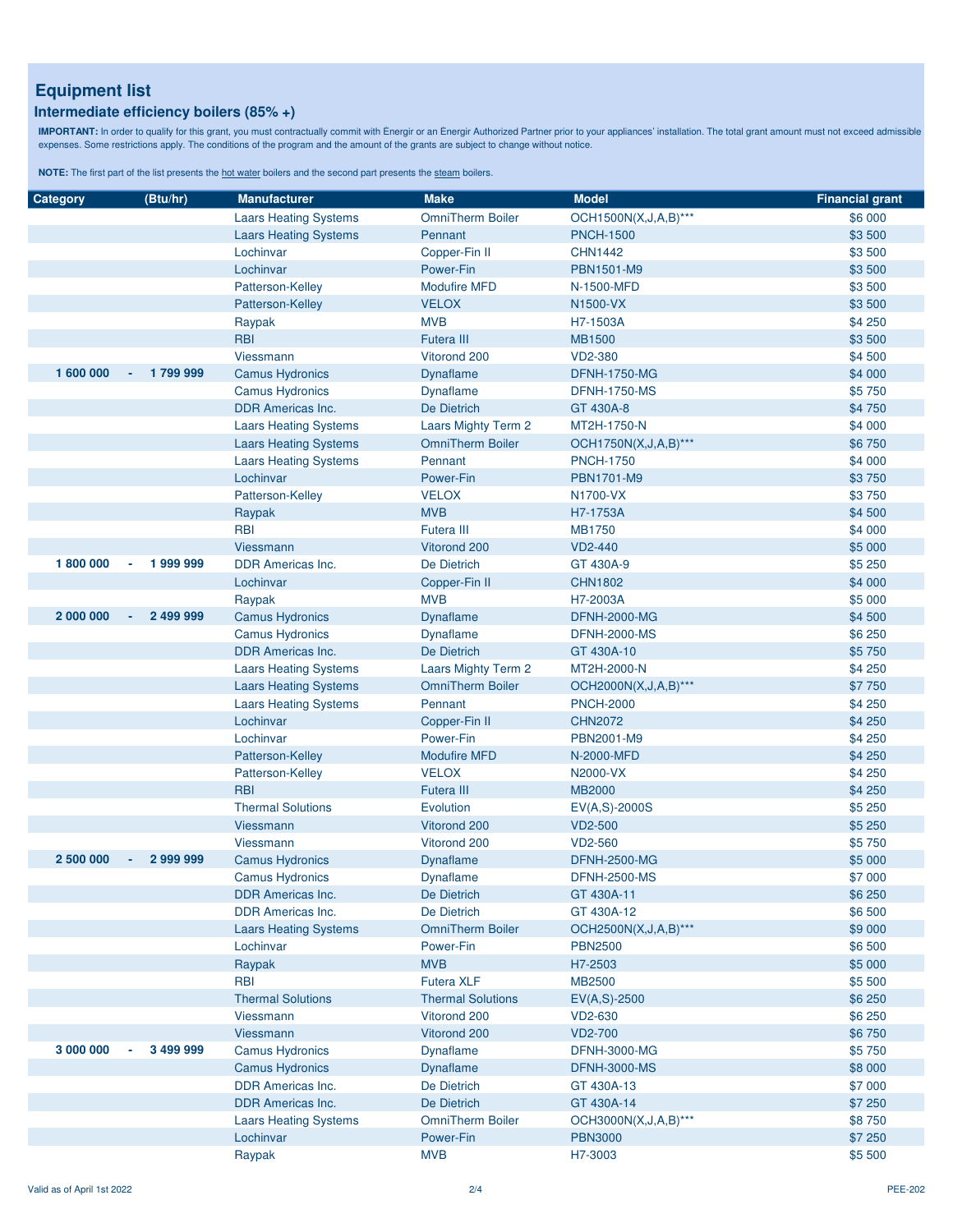### **Intermediate efficiency boilers (85% +)**

IMPORTANT: In order to qualify for this grant, you must contractually commit with Energir or an Energir Authorized Partner prior to your appliances' installation. The total grant amount must not exceed admissible<br>expenses.

| Category  | (Btu/hr)  | <b>Manufacturer</b>                                                    | <b>Make</b>              | <b>Model</b>            | <b>Financial grant</b> |
|-----------|-----------|------------------------------------------------------------------------|--------------------------|-------------------------|------------------------|
|           |           | <b>RBI</b>                                                             | <b>Futera XLF</b>        | <b>MB3000</b>           | \$6 000                |
|           |           | <b>Thermal Solutions</b>                                               | <b>Thermal Solutions</b> | $EV(A, S) - 3000$       | \$7 250                |
|           |           | Viessmann                                                              | Vitorond 200             | <b>VD2-780</b>          | \$7 000                |
|           |           | Viessmann                                                              | Vitorond 200             | <b>VD2-860</b>          | \$7 500                |
| 3 500 000 | 3 999 999 | <b>Camus Hydronics</b>                                                 | <b>Dynaflame</b>         | <b>DFNH-3500-MH</b>     | \$6 250                |
|           |           | <b>Camus Hydronics</b>                                                 | Dynaflame                | <b>DFNH-3500-MS</b>     | \$8750                 |
|           |           | <b>DDR Americas Inc.</b>                                               | De Dietrich              | GT 530A-15              | \$7 750                |
|           |           | <b>DDR Americas Inc.</b>                                               | De Dietrich              | GT 530A-16              | \$8 000                |
|           |           | Lochinvar                                                              | Power-Fin                | <b>PBN3500</b>          | \$8 000                |
|           |           | Raypak                                                                 | <b>MVB</b>               | H7-3503                 | \$6 250                |
|           |           | <b>RBI</b>                                                             | <b>Futera XLF</b>        | <b>MB3500</b>           | \$6750                 |
|           |           | <b>Viessmann</b>                                                       | Vitorond 200             | <b>VD2-950</b>          | \$8 000                |
| 4 000 000 | 4 499 999 | <b>Advanced Thermal Hydronics</b>                                      | <b>Serie KN</b>          | <b>KN40</b>             | \$11 500               |
|           |           | <b>Camus Hydronics</b>                                                 | <b>Dynaflame</b>         | <b>DFNH-4000-MH</b>     | \$6750                 |
|           |           | <b>Camus Hydronics</b>                                                 | <b>Dynaflame</b>         | <b>DFNH-4000-MS</b>     | \$9500                 |
|           |           | DDR Americas Inc.                                                      | De Dietrich              | GT 530A-17              | \$8 500                |
|           |           | <b>DDR Americas Inc.</b>                                               | De Dietrich              | GT 530A-18              | \$8750                 |
|           |           | Lochinvar                                                              | Power-Fin                | <b>PBN4000</b>          | \$8 500                |
|           |           | Raypak                                                                 | <b>MVB</b>               | H7-4003                 | \$6750                 |
|           |           | <b>RBI</b>                                                             | <b>Futera XLF</b>        | <b>MB4000</b>           | \$7 500                |
|           |           | Viessmann                                                              | Vitorond 200             | VD2-1080                | \$8750                 |
| 4 500 000 | 5 000 000 | <b>Camus Hydronics</b>                                                 | <b>Dynaflame</b>         | <b>DFNH-4500-MH</b>     | \$7 250                |
|           |           | <b>Camus Hydronics</b>                                                 | <b>Dynaflame</b>         | <b>DFNH-4500-MS</b>     | \$10 250               |
|           |           | <b>Camus Hydronics</b>                                                 | Dynaflame                | <b>DFNH-4504-MH</b>     | \$7 250                |
|           |           | <b>Camus Hydronics</b>                                                 | <b>Dynaflame</b>         | <b>DFNH-4504-MS</b>     | \$10 250               |
|           |           | <b>Camus Hydronics</b>                                                 | <b>Dynaflame</b>         | <b>DFNH-5000-MH</b>     | \$7 750                |
|           |           | <b>Camus Hydronics</b>                                                 | <b>Dynaflame</b>         | <b>DFNH-5000-MS</b>     | \$11 000               |
|           |           | <b>Camus Hydronics</b>                                                 | Dynaflame                | <b>DFNH-5004-MH</b>     | \$7 750                |
|           |           | <b>Camus Hydronics</b>                                                 | <b>Dynaflame</b>         | <b>DFNH-5004-MS</b>     | \$11 000               |
|           |           | <b>DDR Americas Inc.</b>                                               | De Dietrich              | GT 530A-19              | \$9 000                |
|           |           | <b>DDR Americas Inc.</b>                                               | <b>De Dietrich</b>       | GT 530A-20              | \$9 250                |
|           |           | Lochinvar                                                              | Power-Fin                | <b>PBN5000</b>          | \$10 000               |
| Steam:    |           | (with internal or external economizer, unless otherwise noted (X-Eco)) |                          |                         |                        |
| 1 200 000 | 1 399 999 | <b>Cleaver-Brooks</b>                                                  | CB                       | <b>CB 30</b>            | \$14 000               |
|           |           | Unilux advanced manufacturing                                          | <b>Unilux</b>            | <b>ZF-100-HS</b>        | \$14 000               |
|           |           | Unilux advanced manufacturing                                          | <b>Unilux</b>            | <b>ZF-100-LS</b>        | \$14 000               |
| 1 400 000 | 1 599 999 | <b>Cleaver-Brooks</b>                                                  | <b>FLX</b>               | <b>FLX 150</b>          | \$16 000               |
| 1 600 000 | 1799999   | Cleaver-Brooks                                                         | CB                       | <b>CB 40</b>            | \$14 250               |
|           |           | Miura Boiler Inc.                                                      | Miura                    | <b>LX-50SG</b>          | \$14 250               |
|           |           | Miura Boiler Inc.                                                      | <b>Miura</b>             | <b>LXL-50SG</b>         | \$14 250               |
|           |           | Unilux advanced manufacturing                                          | <b>Unilux</b>            | <b>ZF-150-HS</b>        | \$14 250               |
|           |           | Unilux advanced manufacturing                                          | <b>Unilux</b>            | <b>ZF-150-LS</b>        | \$14 250               |
| 1800000   | 1999999   | <b>Cleaver-Brooks</b>                                                  | <b>Cleaver-Brooks</b>    | CFH 50HP SS Économiseur | \$16 250               |
| 2 000 000 | 2 499 999 | <b>Cleaver-Brooks</b>                                                  | <b>CB</b>                | <b>CB 50</b>            | \$14 250               |
|           |           | <b>Cleaver-Brooks</b>                                                  | <b>Cleaver-Brooks</b>    | CFH 60HP SS Économiseur | \$16 250               |
|           |           | <b>Cleaver-Brooks</b>                                                  | <b>FLX</b>               | <b>FLX 200</b>          | \$16 000               |
|           |           | Unilux advanced manufacturing                                          | <b>Unilux</b>            | <b>ZF-200-HS</b>        | \$14 250               |
|           |           | Unilux advanced manufacturing                                          | <b>Unilux</b>            | <b>ZF-200-LS</b>        | \$14 250               |
| 2 500 000 | 2 999 999 | <b>Cleaver-Brooks</b>                                                  | <b>CB</b>                | <b>CB 60</b>            | \$14 250               |
|           |           | <b>Cleaver-Brooks</b>                                                  | <b>CB</b>                | <b>CB 70</b>            | \$14 250               |
|           |           | <b>Cleaver-Brooks</b>                                                  | <b>Cleaver-Brooks</b>    | CFH 70HP SS Économiseur | \$16 250               |
|           |           | <b>Cleaver-Brooks</b>                                                  | <b>FLX</b>               | <b>FLX 250</b>          | \$16 000               |
|           |           | Unilux advanced manufacturing                                          | <b>Unilux</b>            | <b>ZF-250-HS</b>        | \$14 250               |
|           |           | Unilux advanced manufacturing                                          | <b>Unilux</b>            | <b>ZF-250-LS</b>        | \$14 250               |